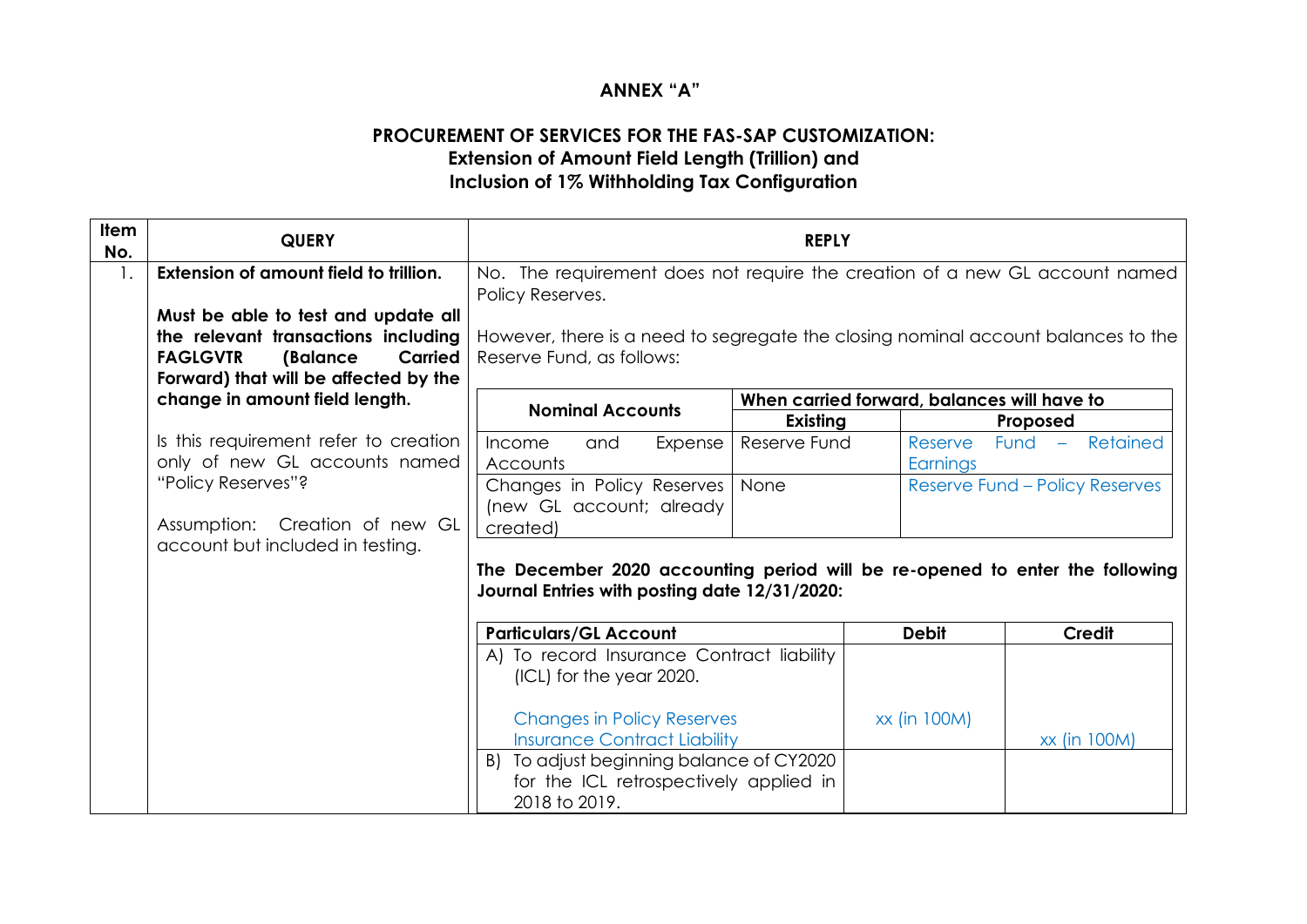| Item<br>No. | <b>QUERY</b> | <b>REPLY</b>                                                                                                                                                                                                                                                                                                               |                                                                                                                                                                                                                                                                                                                                                                                                                                                                                      |  |
|-------------|--------------|----------------------------------------------------------------------------------------------------------------------------------------------------------------------------------------------------------------------------------------------------------------------------------------------------------------------------|--------------------------------------------------------------------------------------------------------------------------------------------------------------------------------------------------------------------------------------------------------------------------------------------------------------------------------------------------------------------------------------------------------------------------------------------------------------------------------------|--|
|             |              | <b>Reserve Fund - Policy Reserves</b><br><b>Insurance Contract Liability</b>                                                                                                                                                                                                                                               | xx (in trillion)<br>xx (in trillion)                                                                                                                                                                                                                                                                                                                                                                                                                                                 |  |
|             |              | C) To reclassify entry made for MIA non-life<br>policy reserves                                                                                                                                                                                                                                                            |                                                                                                                                                                                                                                                                                                                                                                                                                                                                                      |  |
|             |              | <b>Reserve Fund - Policy Reserves</b><br><b>Reserve Fund - Retained Earnings</b>                                                                                                                                                                                                                                           | <b>XX</b><br><b>XX</b>                                                                                                                                                                                                                                                                                                                                                                                                                                                               |  |
|             |              | <b>Execute the Balance Carry Forward to CY 2021.</b><br>Tcode S_PL0_86000028 - Financial Statement: Actual/Actual Comparison.                                                                                                                                                                                              | Hierarchy Presentation for Financial Statement presentation and mapping using                                                                                                                                                                                                                                                                                                                                                                                                        |  |
|             |              | <b>Existing</b>                                                                                                                                                                                                                                                                                                            | Proposed                                                                                                                                                                                                                                                                                                                                                                                                                                                                             |  |
|             |              | Total liabilities and reserves<br>+ Liabilities<br>- Reserves<br>- Reserve Fund<br>- Unrealized gain/(loss) on FVTOCI<br>Realized gain/(loss) on FTVOCI<br>- Property valuation reserve<br>- Flexi-Fund Members' Equity<br>- PESO Fund Members' Equity<br>- Mandatory Prov Fund Members'<br>Equity<br>- Net revenue/(loss) | <b>Total liabilities and reserves</b><br>+ Liabilities<br>- Reserves<br>- Reserve Fund<br>-- Reserve fund - Retained Earnings<br>-- Reserve fund - Policy Reserves<br>- Unrealized gain/(loss) on FVTOCI<br>- Realized gain/(loss) on FTVOCI<br>- Property valuation reserve<br>- Flexi-Fund Members' Equity<br>- PESO Fund Members' Equity<br>- Mandatory Prov Fund Members' Equity<br>- Net revenue/(loss)<br>--Net revenue/(loss) from operations<br>--Changes in policy reserves |  |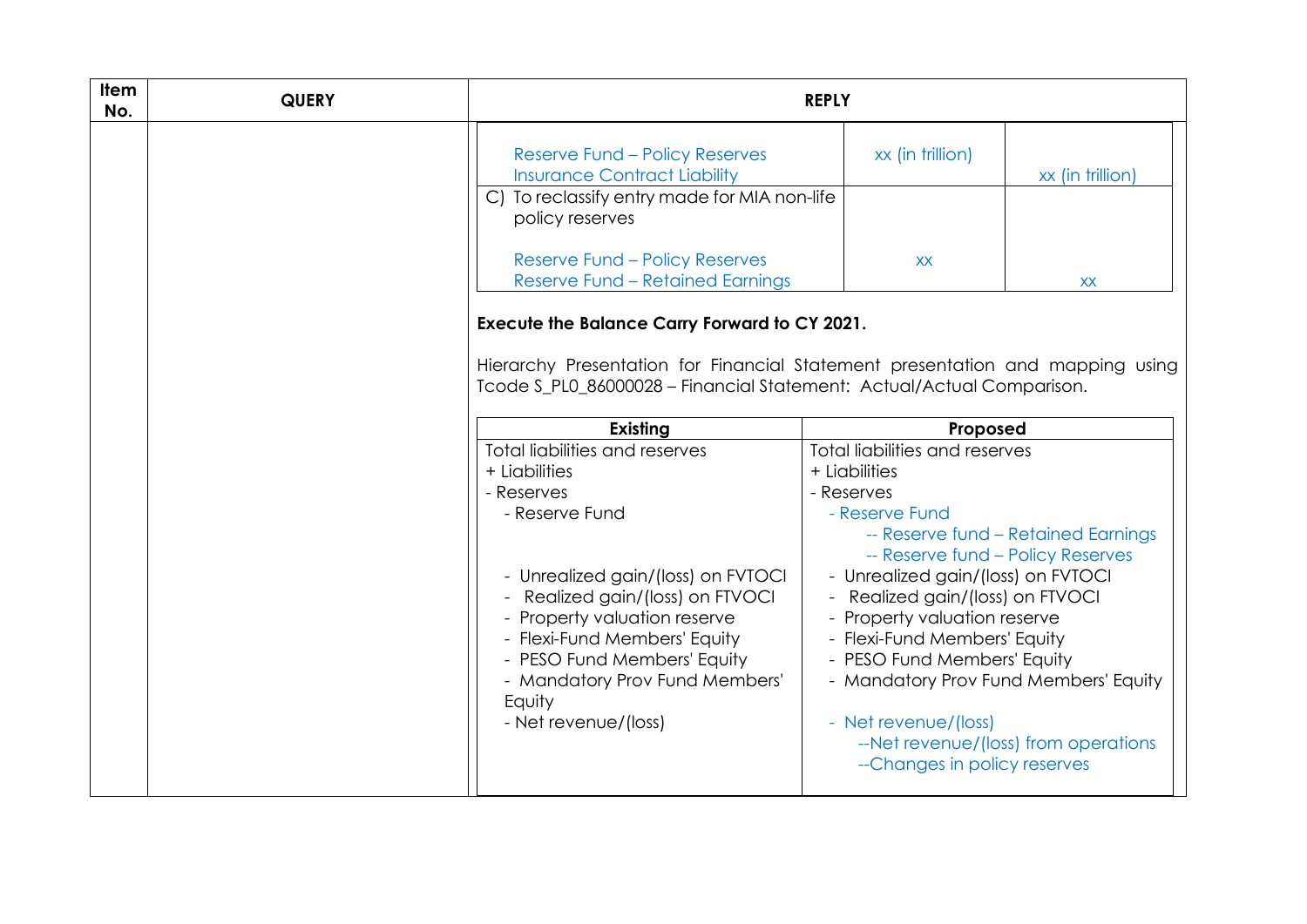| Item<br>No.    | <b>QUERY</b>                                                                                                                                                                                                                                    | <b>REPLY</b>                                                                                                                 |
|----------------|-------------------------------------------------------------------------------------------------------------------------------------------------------------------------------------------------------------------------------------------------|------------------------------------------------------------------------------------------------------------------------------|
| $\overline{2}$ | 1% Withholding Tax Configuration                                                                                                                                                                                                                | Yes this is a creation of a new tax code.                                                                                    |
|                | Must be able to update the<br>Alphanumeric Tax Code (ATC) that is<br>stored in Tcode SE16N available for<br>SAP Administration where the list of<br>tax codes can be generated (T059Z)<br>for the following:                                    | This is applicable to the following company codes: SSS, ECC, MIA and eventually in<br>the Provident Fund once it is created. |
|                | a. B080 - persons exempt from VAT<br>under Sec. 109V (Creditable) -<br><b>Government Withholding Agent</b><br>b. B084 - persons exempt from VAT<br>under Sec. 109V (Final)<br>Is this requirement refers to creation<br>of new tax code in ECC. |                                                                                                                              |
| 3              | Must be able to incorporate the new                                                                                                                                                                                                             | Yes, it is an existing report.                                                                                               |
|                | ATC Code in the BIR Alpha Listing<br>Report.                                                                                                                                                                                                    | It is a customized report incorporated in ZFIR0005 - Withholding Tax Report                                                  |
|                | Is this an existing report?<br>Is this $a$  <br>standard report or customized? If<br>customized, can we ask for a sample<br>report.                                                                                                             | Sample reports is in Annex B.                                                                                                |
| $\overline{4}$ | Must be able to change the following<br>T-Codes:                                                                                                                                                                                                | Yes, These are standard transaction codes.                                                                                   |
|                | a. XK01 - creation of new vendor<br>codes                                                                                                                                                                                                       |                                                                                                                              |
|                | b. XK02 - update/change vendor<br>details                                                                                                                                                                                                       |                                                                                                                              |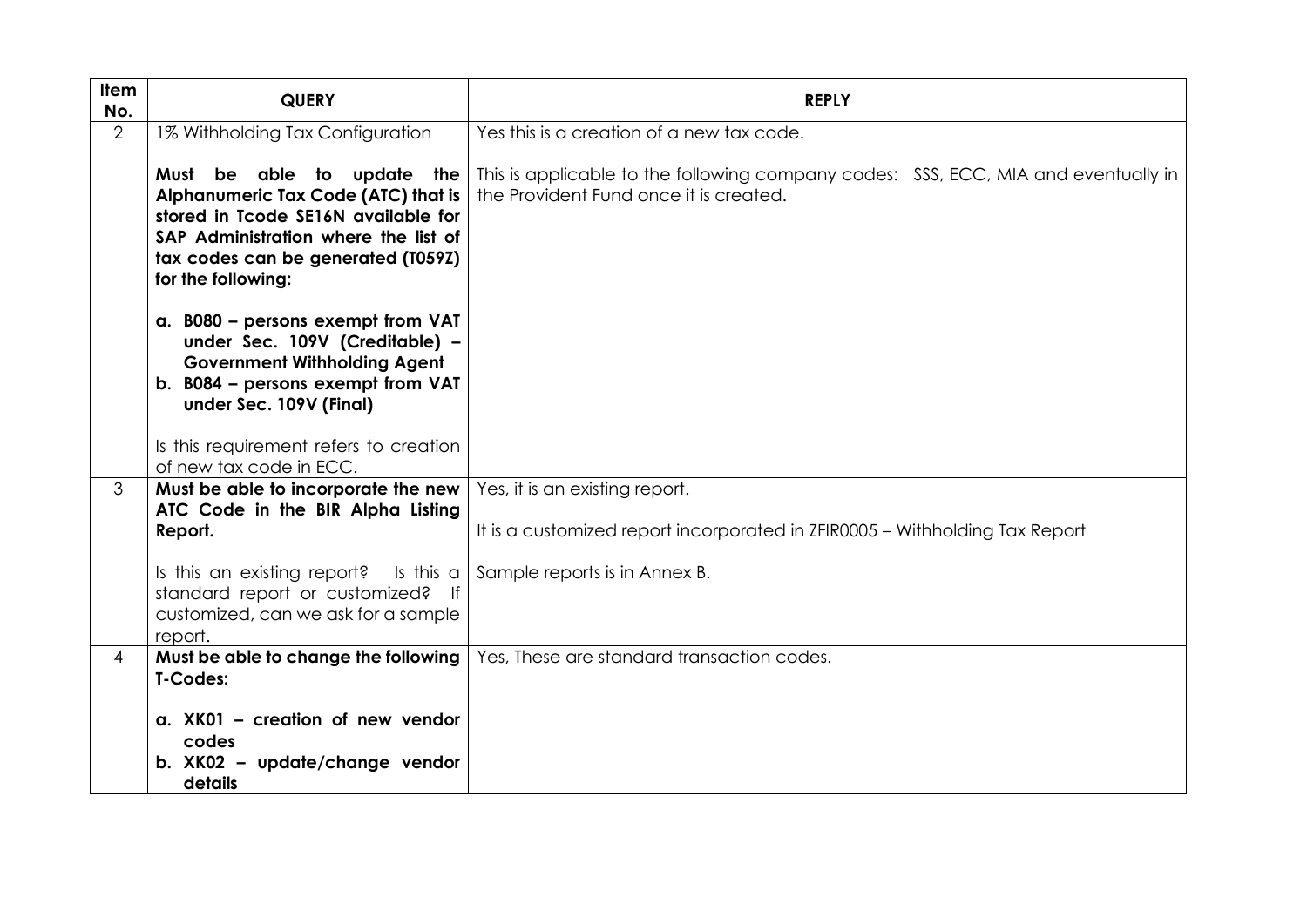| Item<br>No. | <b>QUERY</b>                                                                      | <b>REPLY</b>                                                                                                            |
|-------------|-----------------------------------------------------------------------------------|-------------------------------------------------------------------------------------------------------------------------|
|             | c. FV60 - enters tax details in<br>withholding tax information                    |                                                                                                                         |
|             | Are Nos. 1-3 refer to standard SAP                                                |                                                                                                                         |
|             | transaction codes, we will assume                                                 |                                                                                                                         |
|             | there<br>that<br>existing<br>were<br>no<br>customization made in this Tcodes.     |                                                                                                                         |
| 5           | Must be able to change the following<br>T-Codes:                                  | Yes, These are two (2) customized reports.                                                                              |
|             | a. ZFIR0001 - Analysis of withholding<br>taxes (BIR Withholding Tax Report        | ZFIR0001 – is a report of taxes with corresponding expense accounts for easy<br>reconciliation with BIR Audit.          |
|             | per GL Account)<br>b. ZFIR0005 - Monthly Remittance                               | ZFIR0005 – is a summary report of all taxes withheld for the month that are submitted<br>to BIR and Commission on Audit |
|             | Report                                                                            | Sample reports are in Annex B.                                                                                          |
|             | This appears to be a customized                                                   |                                                                                                                         |
|             | report.<br>Per our initial assessment,<br>fixing these reports cannot be          |                                                                                                                         |
|             | accommodated in the 60 mandays                                                    |                                                                                                                         |
|             | timeline of the TOR. In this regard,                                              |                                                                                                                         |
|             | may we ask how many reports are<br>generated under this program, and if           |                                                                                                                         |
|             | possible to provide us copies or                                                  |                                                                                                                         |
|             | sample<br>reports,<br>and<br>current                                              |                                                                                                                         |
|             | functional specifications and User<br>test scripts, if there is any, in order for |                                                                                                                         |
|             | us to estimate the mandays needed                                                 |                                                                                                                         |
|             | to update the customized reports                                                  |                                                                                                                         |
| 6           | within this program.<br>Must be able to change the following                      | These are the required tax certificates to be given to suppliers. It is either in hard or                               |
|             | T-Codes:                                                                          | soft copies.                                                                                                            |